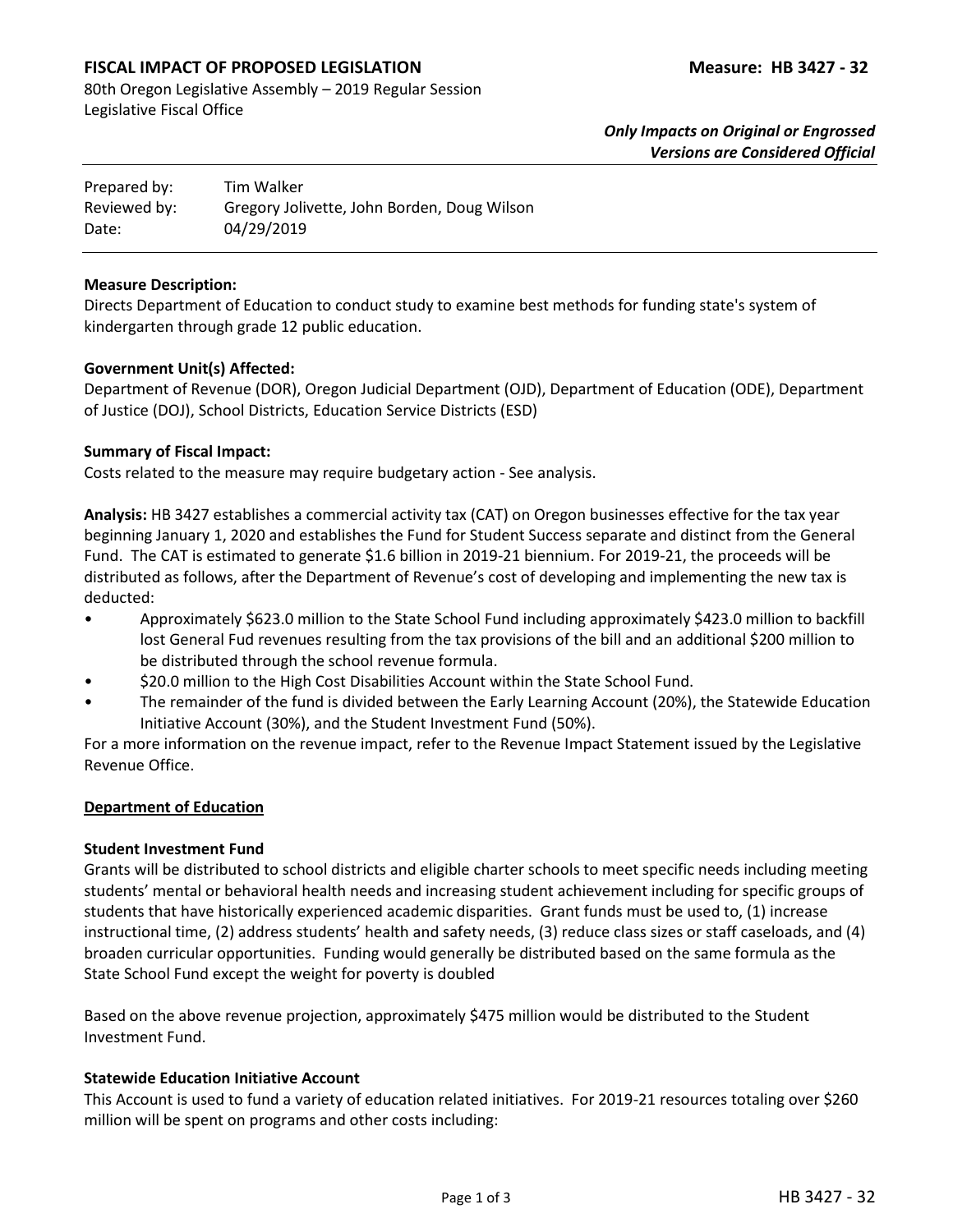- A portion of the funding for the High School Graduation and College and Career Readiness Fund (Ballot Measure 98);
- Expansion of school nutrition programs;
- Re-engagement grants for educational and other services for drop-outs and those at risk of dropping out of school;
- Statewide school safety and prevention measures;
- Statewide equity initiatives and plans;
- Professional and workforce development for K-12 educators;
- Grants to Educational Service Districts (ESDs) to assist school districts in administering the Student Investment grants;
- Resources for the Statewide Longitudinal Data System;
- Summer learning grants for Title I schools;
- Funding to assist districts in developing systems to track student performance; and
- Staff and other costs to develop the initiatives listed above as well as the Student Investment grants.

## **Early Learning Account**

This Account is used to fund the expansion of existing early learning programs or establishing new programs. For 2019-21, resources totaling over \$170 million is anticipated to be spent from this fund for early learning related programs including:

- Early Intervention and Early Childhood Special Education programs;
- New Relief Nurseries sites and the expansion of existing programs;
- The Early Learning Equity Fund for the early learning needs of children and families of traditionally underserved populations;
- Oregon Pre-Kindergarten program;
- Early Head Start program;
- Preschool Promise program;
- Healthy Families Oregon;
- Parenting engagement programs;
- Professional and workforce development for early learning educators and other staff;
- Resources for capacity building, needs assessment and provider training; and
- Staff and other agency costs related to the programs listed above.

For the Early Learning programs, the Department of Education would need 11 positions (7.73 FTE) and just over \$2.0 million total funds to process the agreements with additional providers, provide technical assistance, and establish and administer the new Equity Fund. The Student Investment grants require 33 positions (23.57 FTE) and just over \$11 million total funds for functions including (1) administering the Student Success Teams and their interaction with districts, (2) providing technical assistance to school districts and eligible charter schools applying for grants (both state staff provided and contracted staff), (3) developing and maintaining the performance indicators and benchmarks for the individual districts, (4) managing and monitoring the individual district and charter school to determine if districts are meeting the terms and requirements of their grant agreements, and (5) establishing a Safe and Effective Schools unit to assist districts with school health and behavioral health technical assistance. Twenty-three positions (17.73 FTE) and approximately \$6.4 million total funds are for the various initiatives funded by the Statewide Education Initiatives Account and agency support staff, contract technical assistance, and infrastructure. Approximately \$5.5 million General Fund is required to fund these activities prior to April 1, 2020 when the new revenues begin to be available.

## **Oregon Department of Revenue**

From July 1, 2019 to April 30, 2020, DOR would operate from a General Fund appropriation. DOR would need a one-time \$4 million General Fund appropriation and the establishment of 24 permanent full-time positions (5.75 FTE) and 15 limited duration positions (3.50 FTE) to implement the CAT. This startup funding and position authority would provide sufficient resources for DOR to implement the measure through April 30, 2020. The